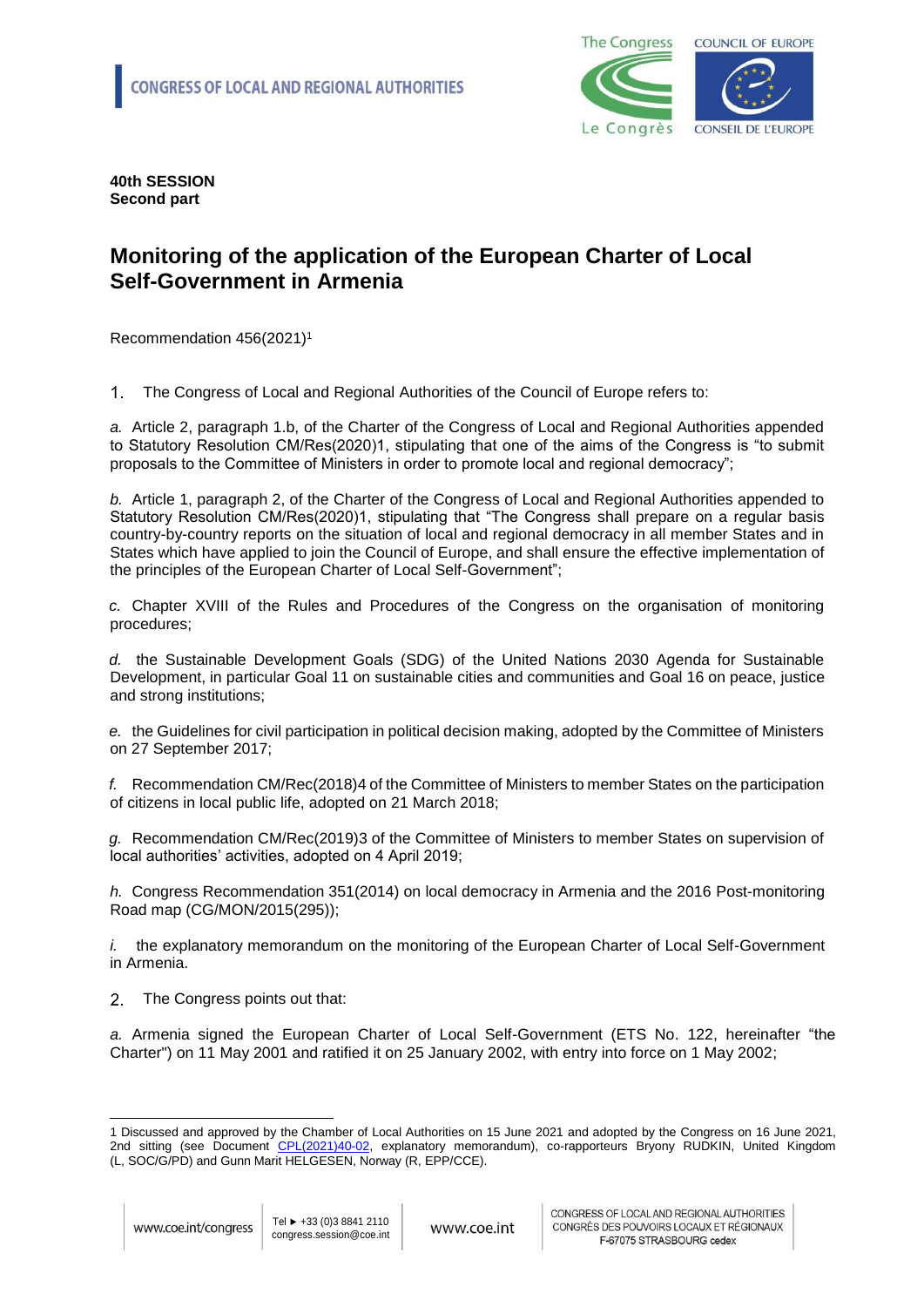*b.* the Committee on the Honouring of Obligations and Commitments by Member States of the European Charter of Local Self-Government (hereinafter referred to as Monitoring Committee) decided to examine the situation of local democracy in Armenia. It instructed Bryony RUDKIN, United Kingdom (L, SOC/G/PD) and Gunn Marit HELGESEN, Norway (R, EPP/CCE), with the task of preparing and submitting to the Congress a report on the monitoring of the European Charter of Local Self-Government in Armenia. The delegation was assisted by Professor Zoltán SZENTE, member of the Group of Independent Experts on the European Charter of Local Self-Government, and the Congress Secretariat;

*c.* the monitoring visit took place from 12 to 15 May 2019. During the visit, the Congress delegation met the representatives of various institutions at all levels of government. The detailed programme of the visit is appended to the report;

*d.* the co-rapporteurs wish to thank the Permanent Representation of Armenia to the Council of Europe and all those whom they met during the visit.

 $3.$ The Congress notes with satisfaction that:

*a.* since the last monitoring report, Armenia has ratified all the articles of the Charter and is bound today by all the Charter's provisions;

*b.* despite the slowing down of the territorial reform due to recent political changes, the consolidation of communities through mergers has been relaunched and new legislative initiatives have been prepared by the government in areas such as local referendums, public hearings and financial assistance to municipalities.

The Congress notes, however, that several points raised in the previous monitoring report and the Road 4 map for Armenia remain valid and expresses its concerns in particular about the following issues:

*a.* the powers and duties of the municipalities have not been extended to allow them to regulate and manage a substantial share of public affairs under their own responsibility (Article 3.1);

*b.* the municipalities have a limited role in delivering public services, which runs counter to the principle of subsidiarity (Article 4.3), and a number of local government powers are not full and exclusive (Article 4.4);

*c.* there is no legally guaranteed consultation procedure between the central government and municipalities or their national associations (Article 4.6); local authorities are not involved in an appropriate manner in the decision-making process concerning their finances (Article 9.6) and local communities are not consulted on the changes to their boundaries (Article 5);

*d.* poor work conditions for municipal employees exist in a number of local government offices (Article 6.2);

*e.* the administrative supervision is not limited to the legal control of local government decisions, and various state authorities have overlapping supervisory activities over municipalities (Article 8.2);

*f.* the level of financial autonomy of local authorities is low and in particular smaller communities lack adequate financial resources of their own to carry out their tasks (Article 9.1);

*g.* local authorities are not provided with the adequate and concomitant funding to exercise the delegated tasks (Article 9.2);

*h.* the financial equalisation system does not ensure in practice the effective reduction of the financial disparities between communities (Article 9.5);

*i.* municipalities receive only a small amount of central grants allocated as lump sums (in a non-earmarked way) to finance their investments (Article 9.7).

In light of the foregoing, the Congress requests that the Committee of Ministers invite the Armenian authorities to:

*a.* ensure that the consolidation of the municipal system through amalgamations of smaller communities is accompanied by the allocation of new tasks and additional resources;